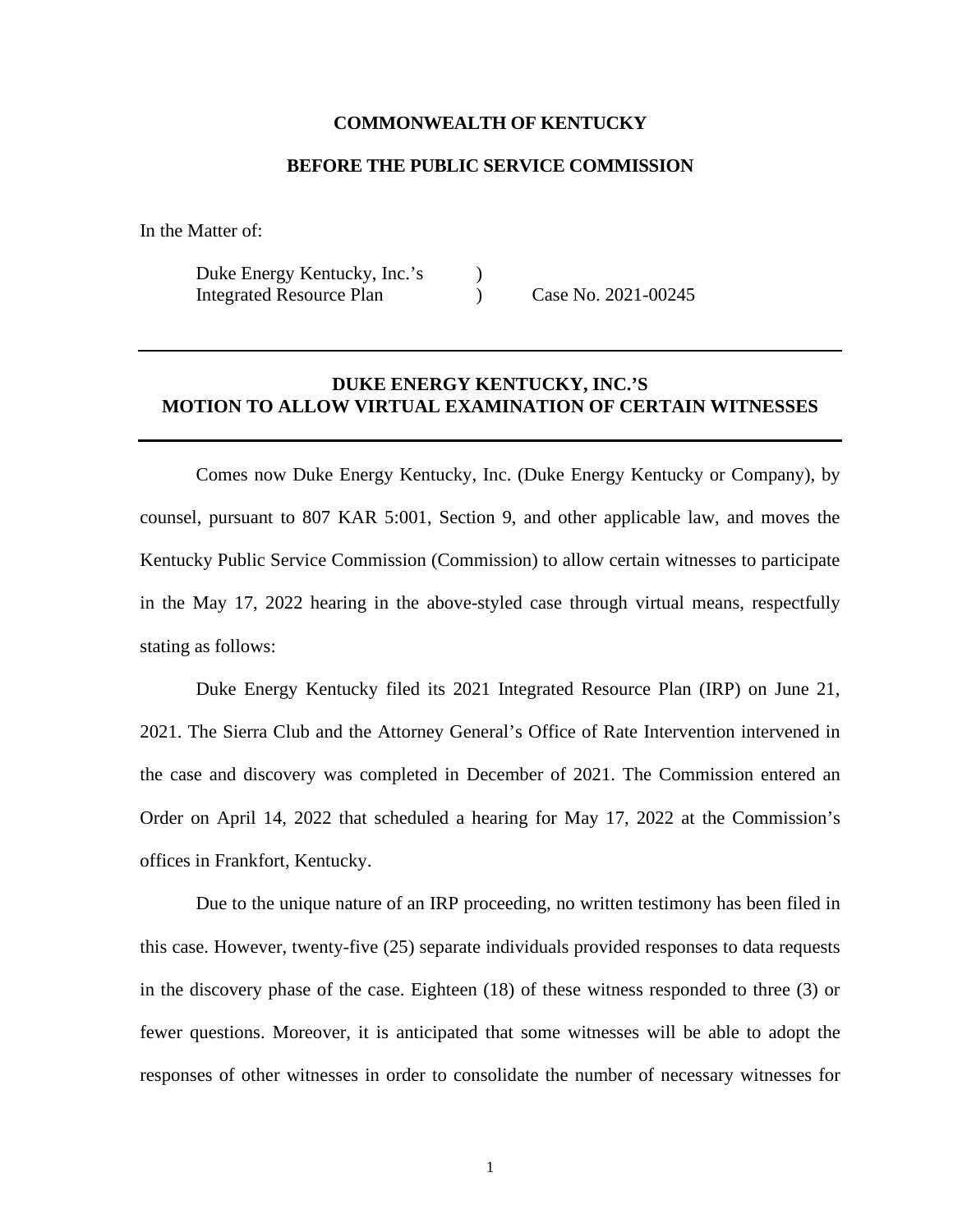the hearing. Finally, approximately sixty percent (60%) of the responding witnesses work either in Charlotte, North Carolina or Plainfield, Indiana. Their appearance at the hearing would involve at least one full day, and likely parts of two days for the Charlotte witnesses, to be available to answer what would likely be at best only a handful of questions. The bulk of the data request responses were answered by seven witnesses who plan to appear in person for the hearing:

- [1](#page-1-0)) Mr. Scott Park, Managing Director of IRP Analytics;<sup>1</sup>
- 2) Mr. John Swez, Managing Director of Trading & Dispatch;
- 3) Mr. Matt Ruscio, Business Development Director;
- 4) Mr. Brian Bak, Director of Demand Side Management Analytics;
- 5) Dr. Ben Passty, Principal Load Forecasting Analyst;
- 6) Mr. Bruce Sailers, Director of Jurisdictional Rate Administration;<sup>[2](#page-1-1)</sup> and
- 7) Ms. Sarah Lawler, Vice President of Rates and Regulatory Strategy for Kentucky & Ohio.

Due to the paucity of many of the remaining witnesses' sponsorship of data request responses and the significant time and expense associated with travelling from out of state, administrative efficiency and prudency suggests that the remaining witnesses be allowed to participate in the hearing virtually rather than be required to appear in person and likely not be the subject of significant, or any, cross-examination.<sup>[3](#page-1-2)</sup> In light of the foregoing, Duke

<span id="page-1-0"></span><sup>&</sup>lt;sup>1</sup> Mr. Park will also be adopting the single response of Mr. Adam Nygaard, which eliminates the need for him to appear as a witness.<br><sup>2</sup> Mr. Sailers will also be adopting the single response of Mr. Michael Pahutski, which eliminates the need for

<span id="page-1-1"></span>him to appear as a witness.<br><sup>3</sup> The Company appreciates the Chairman's suggestion at the April 28, 2022 formal conference that any

<span id="page-1-2"></span>witnesses for whom there are no questions for cross-examination may be released at the outset of the hearing.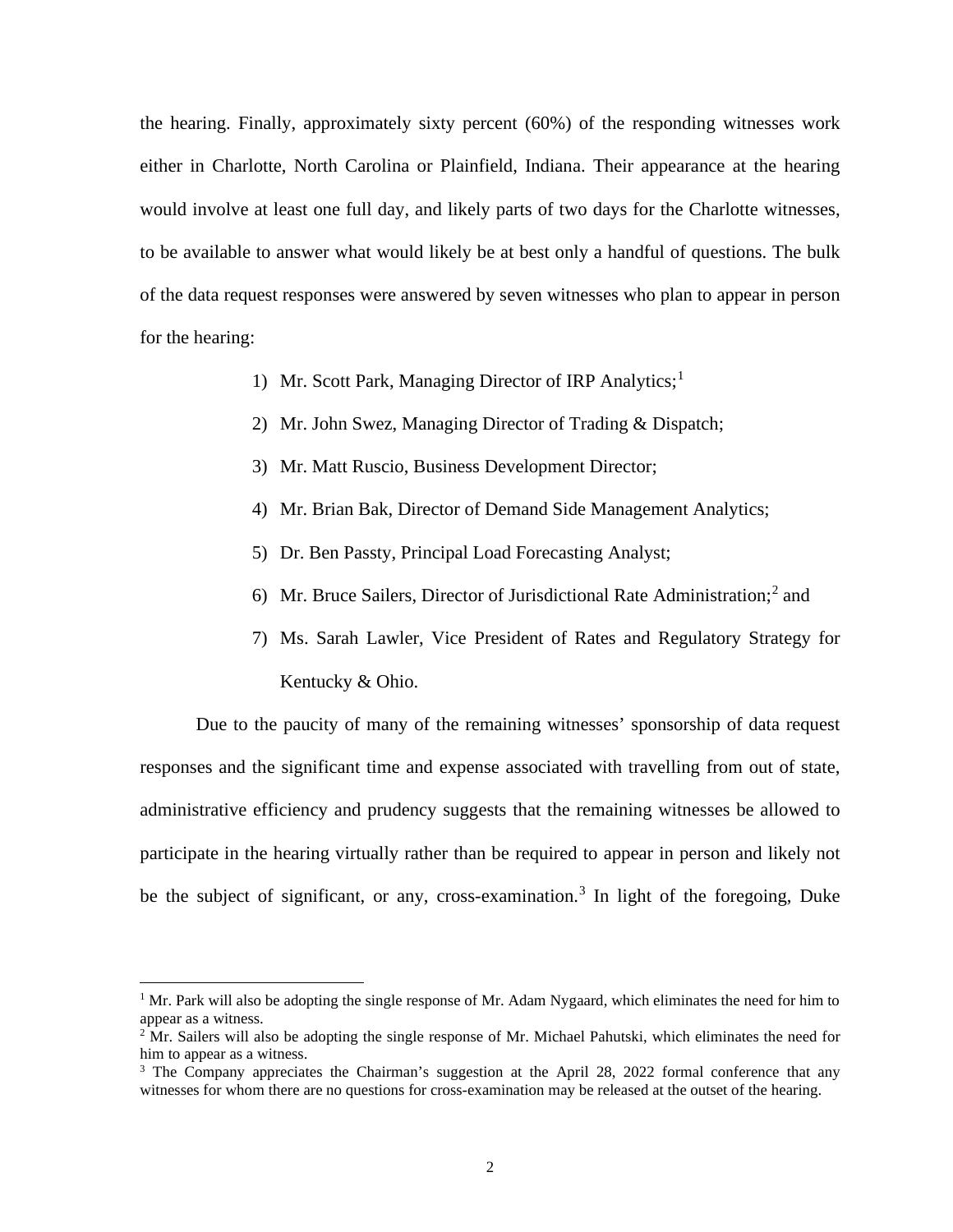Energy Kentucky moves the Commission to allow the following witnesses to participate in the hearing virtually:

- 1) Mr. Michael Geers, Manager of Environmental Services (3 Responses);[4](#page-2-0)
- 2) Mr. Jeff Gindling, Principal Engineer (2 Responses);
- 3) Ms. Wendi Fleener, Director of Clean Energy (1 Response);
- 4) Mr. Tim Duff, General Manager Portfolio Analysis and Regulatory Strategy (4 Responses); $<sup>5</sup>$  $<sup>5</sup>$  $<sup>5</sup>$ </sup>
- 5) Mr. Cecil Gurganus, Vice President of Midwest Generation (1 Response);
- 6) Mr. Timothy Hohenstatt, Director of Transmission Planning (1 Response);
- 7) Mr. Tony Platz, Manager of Asset Management (1 Response);
- 8) Mr. Brett Phipps, Managing Director Fuel Procurement (1 Response);
- 9) Mr. Andrew Taylor, Manager of Products & Services (2 Responses); and
- 10) Mr. Bobby McMurray, Director of Resource Planning.<sup>[6](#page-2-2)</sup>

Granting the motion will save considerable expense for the Company without impairing the ability of the Commission, Staff, the AG, or the Sierra Club to engage in meaningful cross-examination of the witnesses. Accordingly, Duke Energy Kentucky respectfully requests that the Commission grant this motion.

WHEREFORE, Duke Energy Kentucky, Inc. respectfully requests the Commission to allow certain witnesses to participate in the May 17, 2022 hearing in the above-styled case through virtual means.

<span id="page-2-0"></span><sup>&</sup>lt;sup>4</sup> Mr. Geers will also be adopting the two responses of Mr. Daniel Sympson, which eliminates the need for him to appear as a witness.

<span id="page-2-1"></span><sup>&</sup>lt;sup>5</sup> Mr. Duff will also be adopting the single response of Ms. Trish Haemmerle, which eliminates the need for her to appear as a witness.

<span id="page-2-2"></span> $6$  Mr. McMurray will be adopting the responses of Mr. David Pitts and Mr. Chris Hixon, both engineering witnesses, which eliminates the need for them to appear as witnesses.